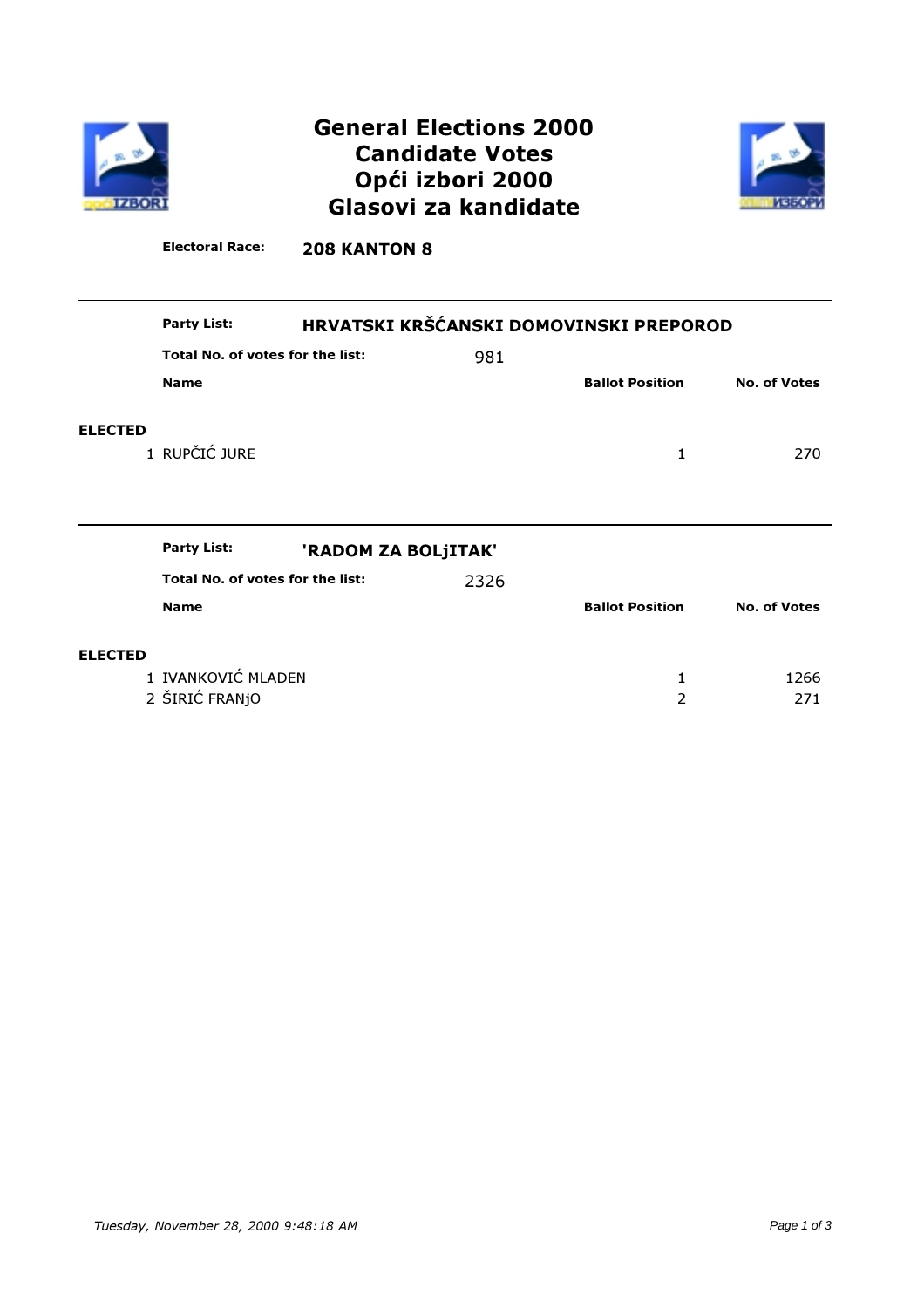

# General Elections 2000 Candidate Votes Opći izbori 2000 Glasovi za kandidate



Electoral Race: 208 KANTON 8

#### HDZBiH - Hrvatska demokratska zajednica Bosne i Hercegovine Party List:

|                | Total No. of votes for the list: | 20388                  |    |                     |
|----------------|----------------------------------|------------------------|----|---------------------|
|                | <b>Name</b>                      | <b>Ballot Position</b> |    | <b>No. of Votes</b> |
| <b>ELECTED</b> |                                  |                        |    |                     |
|                | 3 ZORIĆ VINKO                    |                        | 5  | 2172                |
|                | 4 MIKULIĆ MARINKO                |                        | 19 | 2085                |
|                | 5 MAJIĆ PETAR                    |                        | 13 | 2070                |
|                | 6 VUKŠIĆ ZORAN                   |                        | 11 | 2019                |
|                | 7 BORAS ANTE                     |                        | 22 | 1996                |
|                | 8 PAPONjA IVAN                   |                        | 16 | 1963                |
|                | 9 ĆOSIĆ ZDENKO                   |                        | 14 | 1925                |
|                | 10 BOŠNJAK RUŽA                  |                        | 9  | 1924                |
|                | 11 LASIĆ MIRJANA                 |                        | 6  | 1886                |
|                | 12 KONDŽA MARA                   |                        | 12 | 1882                |
|                | 13 ROMIĆ VINKO                   |                        | 8  | 1879                |
|                | 14 ŠIMIĆ MLADEN                  |                        | 24 | 1864                |
|                | 15 ĆESIĆ ANKA                    |                        | 3  | 1847                |
|                | 16 BAKULA MARINKO                |                        | 10 | 1806                |
|                | 17 ŠOLJIĆ VLADIMIR               |                        | 4  | 1758                |
|                |                                  |                        |    |                     |

### Party List: HRVATSKA KRŠĆANSKA DEMOKRATSKA UNIJA-HKDU BiH

| Total No. of votes for the list: | 977 |                        |                     |
|----------------------------------|-----|------------------------|---------------------|
| <b>Name</b>                      |     | <b>Ballot Position</b> | <b>No. of Votes</b> |
|                                  |     |                        |                     |
|                                  |     |                        |                     |

1 JELIĆ ZDENKO 9 324

ELECTED